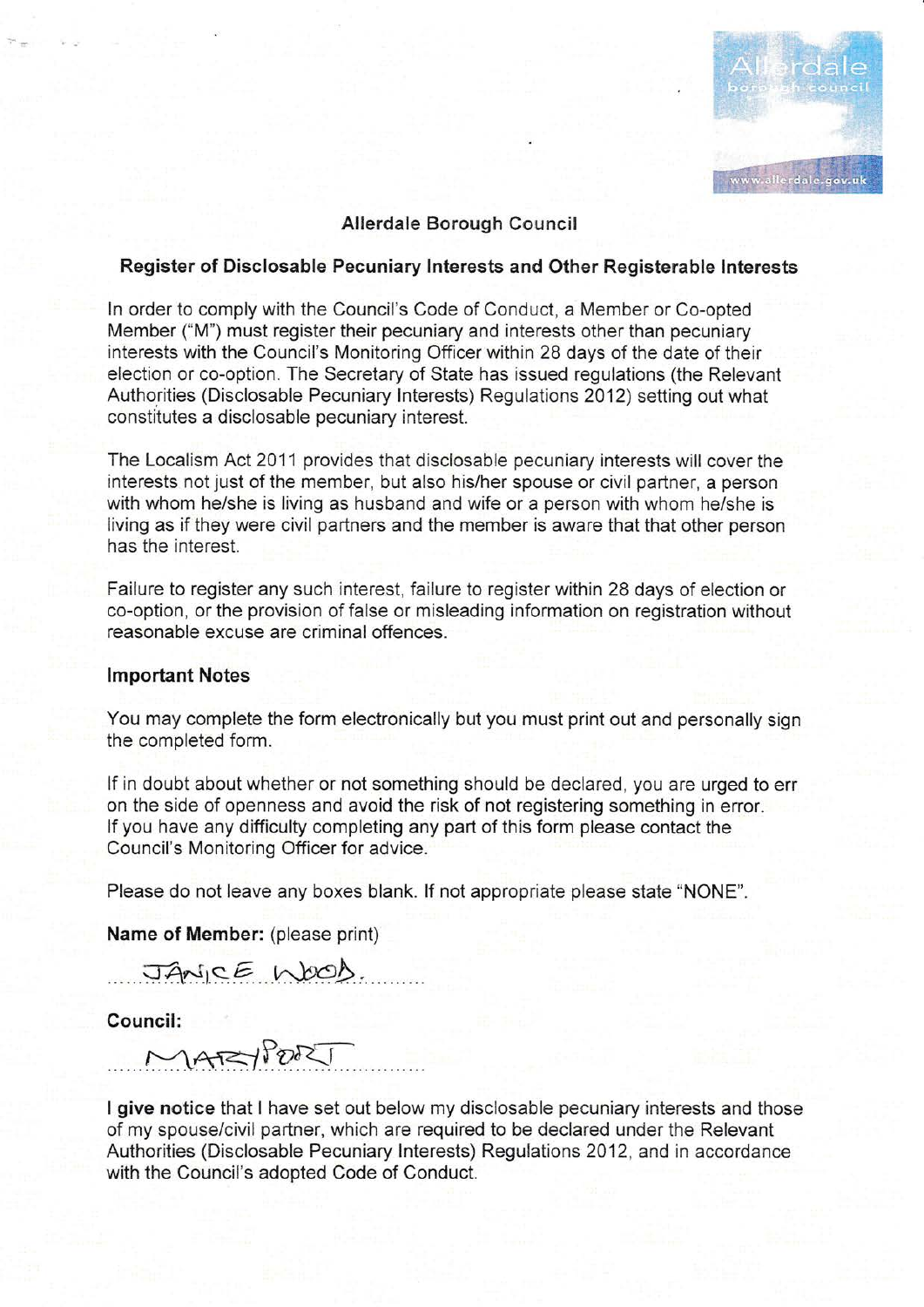## Disclosable Pecuniary Interests

 $N$ ONE

1. Any employment, office, trade, profession orvocation carried on for profit or gain.

You should show every employment, office, trade, profession or vocation that you and your spouse/partner receive remuneration for other than simply repayment of expenses - a good example is would you have to declare for income tax purposes.

Give a short description of the activity concerned; for example 'Computer Operator' or'Accountant'.

Where you hold an office, give the name of the person or body which appointed you. ln case of a public office, this will be the authority which pays you.

 $N$ ONE

Z. Any payment or provision of any other financial benefit (other than from the relevant authority) made or provided within the relevant period in respect of any expenses incurred by M in carrying out duties as a member, or towards the election expenses of M.

This includes any payment or financial benefit from a trade union within the meaning of the Trade Union and Labour Relations (Consolidation) Act 1992.

You should declare the name of any person or body that has made any payments to you towards your expenses as a councillor or towards your election expenses. You do not need to declare the amounts of any payments, only the name of the person or body making them.

It refers to payment of election expenses by a third party - you do not need to declare if you pay your election expenses yourself. This would usually mean a political party at election time.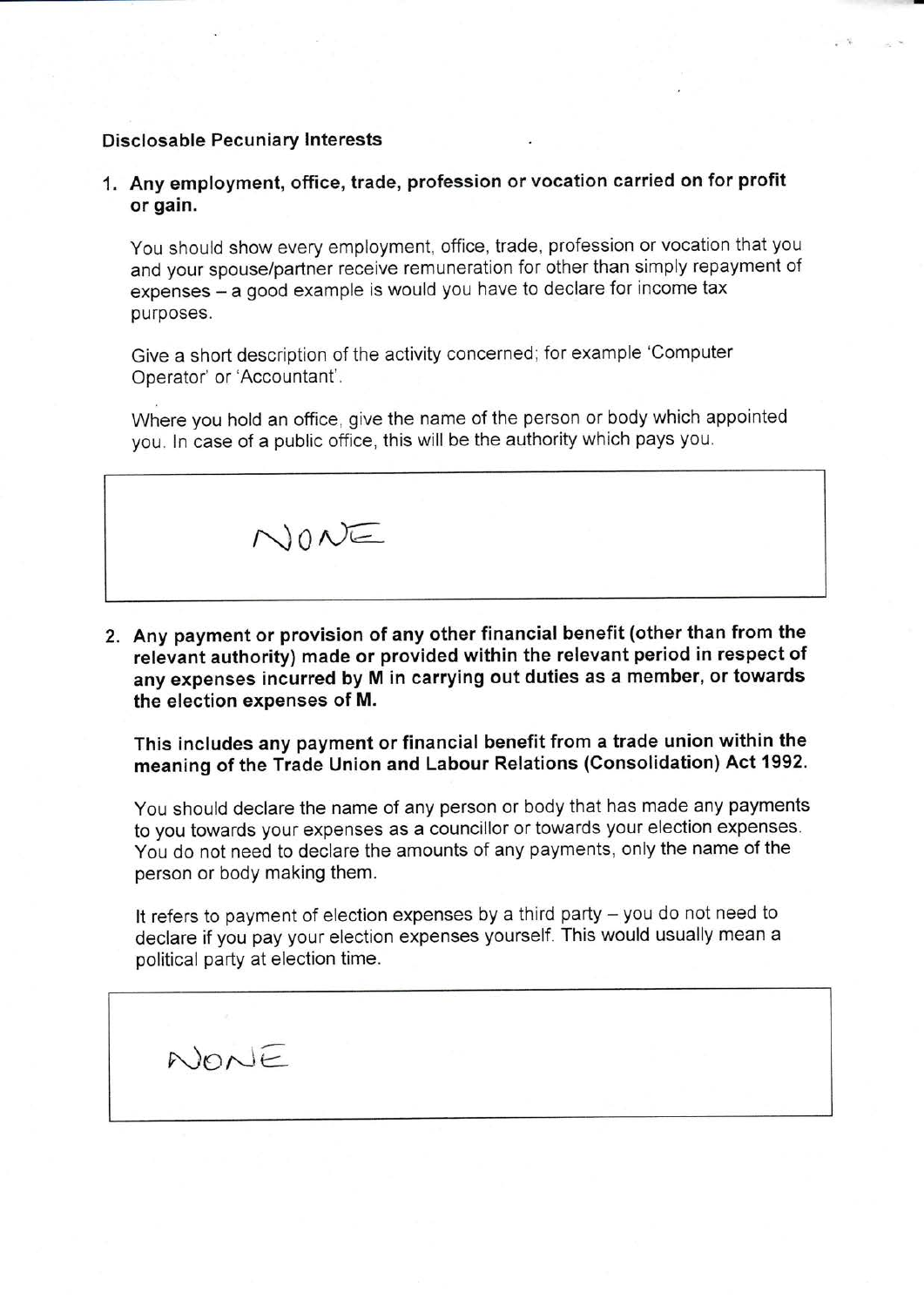- 3. Any contract which is made between the relevant person (or a body in which the relevant person has a beneficial interest) and the relevant authority-
	- (a) under which goods or services are to be provided or works are to be executed; and
	- (b) which has not been fully discharged.

You should list any contract made between yourself or your spouse/partner or a body in which either of you have a beneficial interest and the Council (or an organisation contracted to carry out business on its behalf).



## 4. Any beneficial interest in land which is within the area of the relevant authority.

You should include any land and buildings in the area of the Borough in which you or your spouse/partner have a beneficial interest. You should give the address or a brief description to identify it. lf you live in the Borough you should include your home under this heading whether as owner, lessee or tenant.

You should also include any property from which you receive rent, or of which you are the mortgagee.

Any land in the Borough area in the ownership of a charity or organisation of which you or your spouse/partner are a trustee should also be included in this section.

"Land" also includes any buildings or parts of buildings.

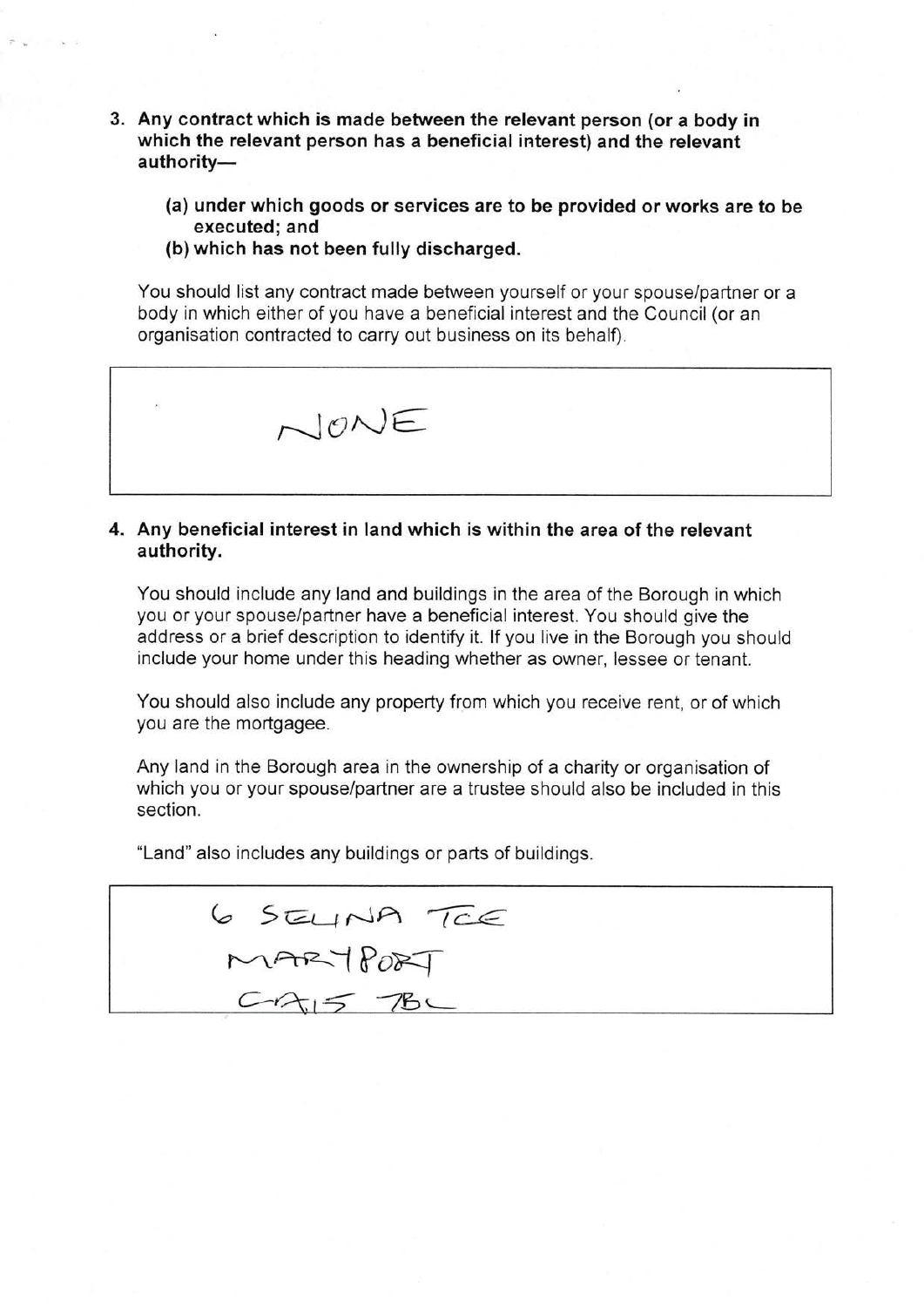## 5. Any licence (alone or jointly with others) to occupy land in the area of the relevant authority for a month or longer

You should include land in the area of the Borough which you or your spouse/partner have a right to occupy, but neither own nor have tenancy of. You should give the address or a brief description to identify it.

"Land" includes any buildings or parts of buiidings.



- 6. Any tenancy where (to M's knowledge)-
	- (a) the landlord is the relevant authority; and
	- (b) the tenant is a body in which the relevant person has a beneficial interest.

You should declare any properties which you or your spouse/partner rent from the Council, or which is rented by a business which you or your spouse/partner owns or partly owns.

 $\land$ ONE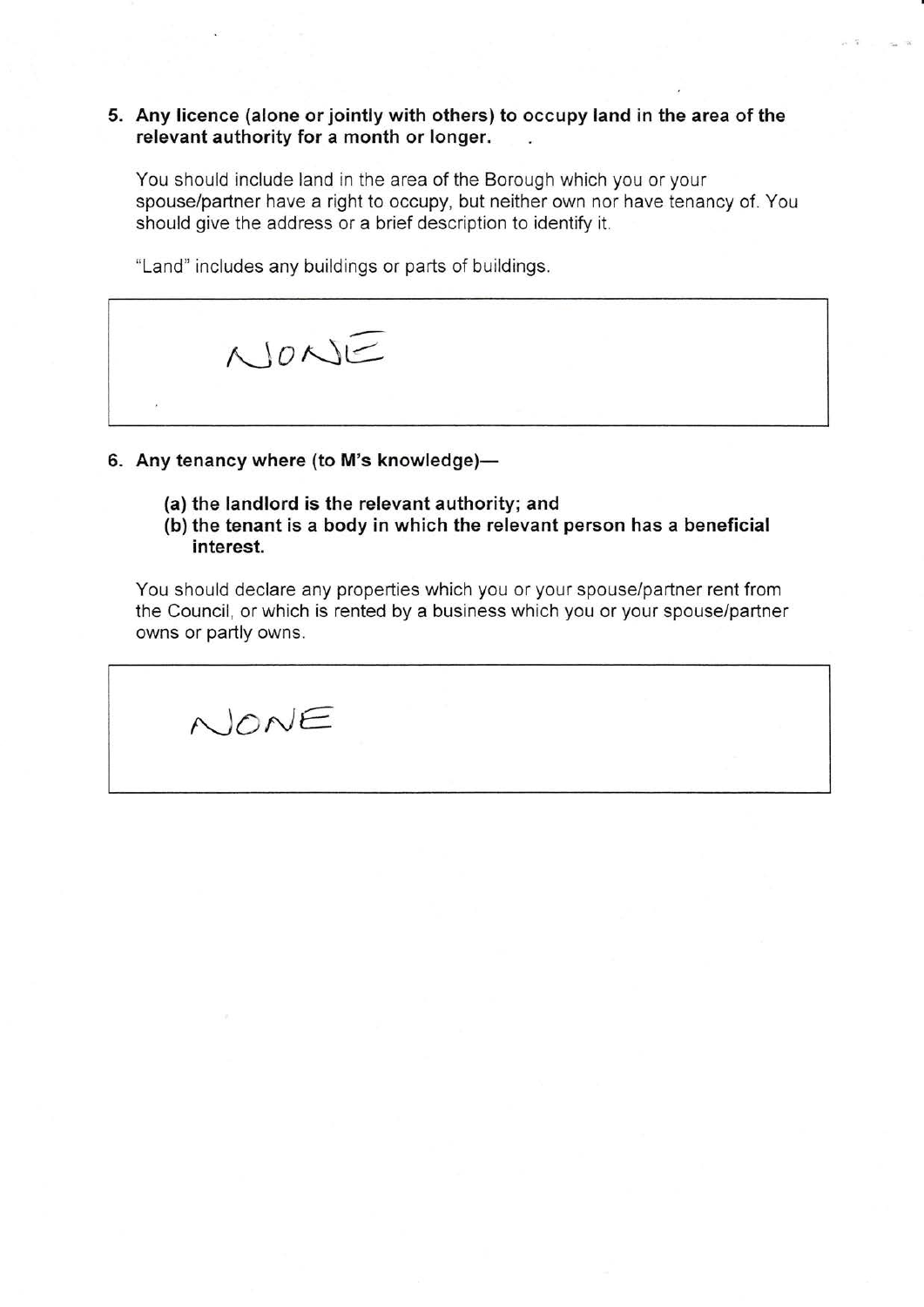#### 7. Any beneficial interest in securities of a body where-

- (a) that body (to M's knowledge) has a place of business or land in the area of the relevant authority; and
- $(b)$  either-
	- (i) the total nominal value of the securities exceeds  $£25,000$  or one hundredth of the total issued share capital of that body; or
	- (ii) if the share capital of that body is of more than one class, the total nominal value of the shares of any one class in which the relevant person has a beneficial interests exceeds one hundredth of the total issued share capital of that class.

You should list the names of any companies, industrial and provident societies, co-operative societies, or other bodies corporate that (to your knowledge) are active in the Borough and in which you or your spouse/partner have a substantial interest. You do not need to show the extent of your interest.

You have a substantial interest if you own shares or other securities in the company with a nominal value of more than £25,000 or more than 1/100th of the issued share or securities. lf there are several classes of shares or securities, the fraction of 1/100th applies to any of these classes.

The company or body corporate is active in the Borough if it has land or a place of business in the Borough.

 $N$ ONE

#### Other Registrable lnterests

These interests are what the Council has determined should be entered into the authority's register of interests

8. Details of any body of which you are a member, or in a position of general control or management, and to which you are appointed or nominated by the Council.

You should include the names of any bodies of which you have been appointed to represerit the Council and the position you hold on those bodies.